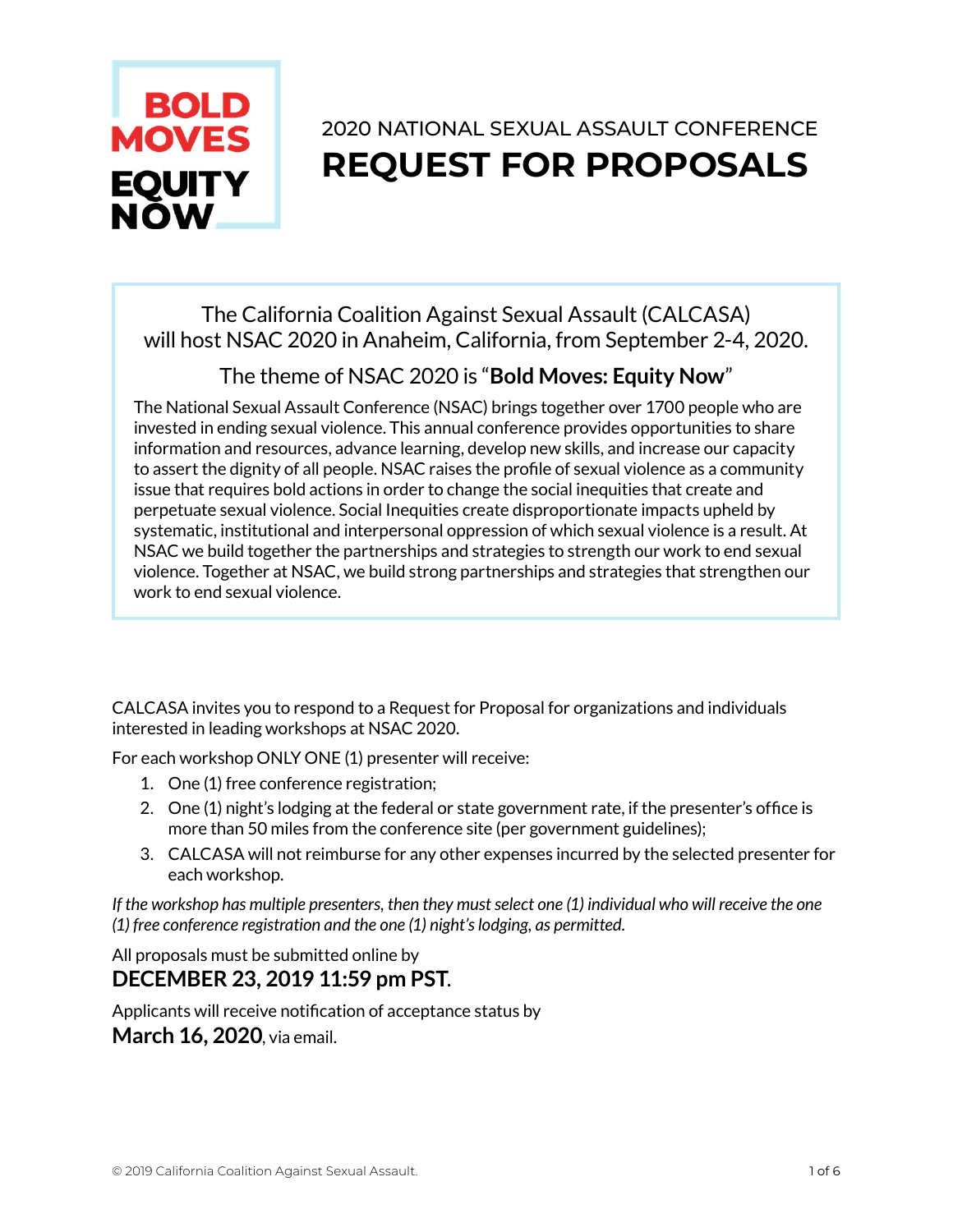# **TRACKS**

Presentation and workshops will be organized around the following primary tracks:

- **1. Advocacy and Intervention for Survivors**
- **2. Alternative Justice**
- **3. Campus**
- **4. Child Sexual Abuse**
- **5. Equity Self-Defense**
- **6. Faith-Based**
- **7. Immigration**
- **8. LGBTQ+**
- **9. Prevention**
- **10. Serving Survivors with Intellectual Disabilities**
- **11. Youth**

# **ADVOCACY AND INTERVENTION FOR SURVIVORS**

Presentation or workshop submissions to the Advocacy and Intervention for Survivors track should describe efforts to provide supportive services and resources to people who have experienced sexual violence and to increase the capacity of the advocates and interventionists who serve them.

### **ALTERNATIVE JUSTICE**

Presentation or workshop submissions to the Alternative Justice track should describe successful programs that center on transformative justice, restorative justice, and other systems of community accountability in the context of responding to sexual violence and promoting healthy communities. Submissions for this track should identify the needs of communities that have been disproportionately impacted by the criminal and legal systems.

### **CAMPUS**

Presentation or workshop submissions to the Campus track should describe the methods and approaches that aid campuses as they become part of the solution to end sexual violence. Submissions for this track should also identify the unique dynamics of sexual assault in the campus context.

### **CHILD SEXUAL ABUSE**

Presentation or workshop submissions to the Child Sexual Abuse track should describe efforts and programs that focus on preventing child sexual abuse and/or protecting child survivors from further abuse and revictimization.

### **EQUITY SELF-DEFENSE**

Equity Self-Defense foregrounds justice concepts as part of our work, education, and social spaces. It is based on the ideal that when we educate others on how to treat us, and assert our right to safety and security, the more self-assured we become. Using equity and justice framework reduces risk for abuse, assault, and harassment, and moves us from surviving to a thriving quality of life. Presentation or workshop submissions for this workshop series should share how grassroots communities transform their work and personal lives using equity self-defense concepts.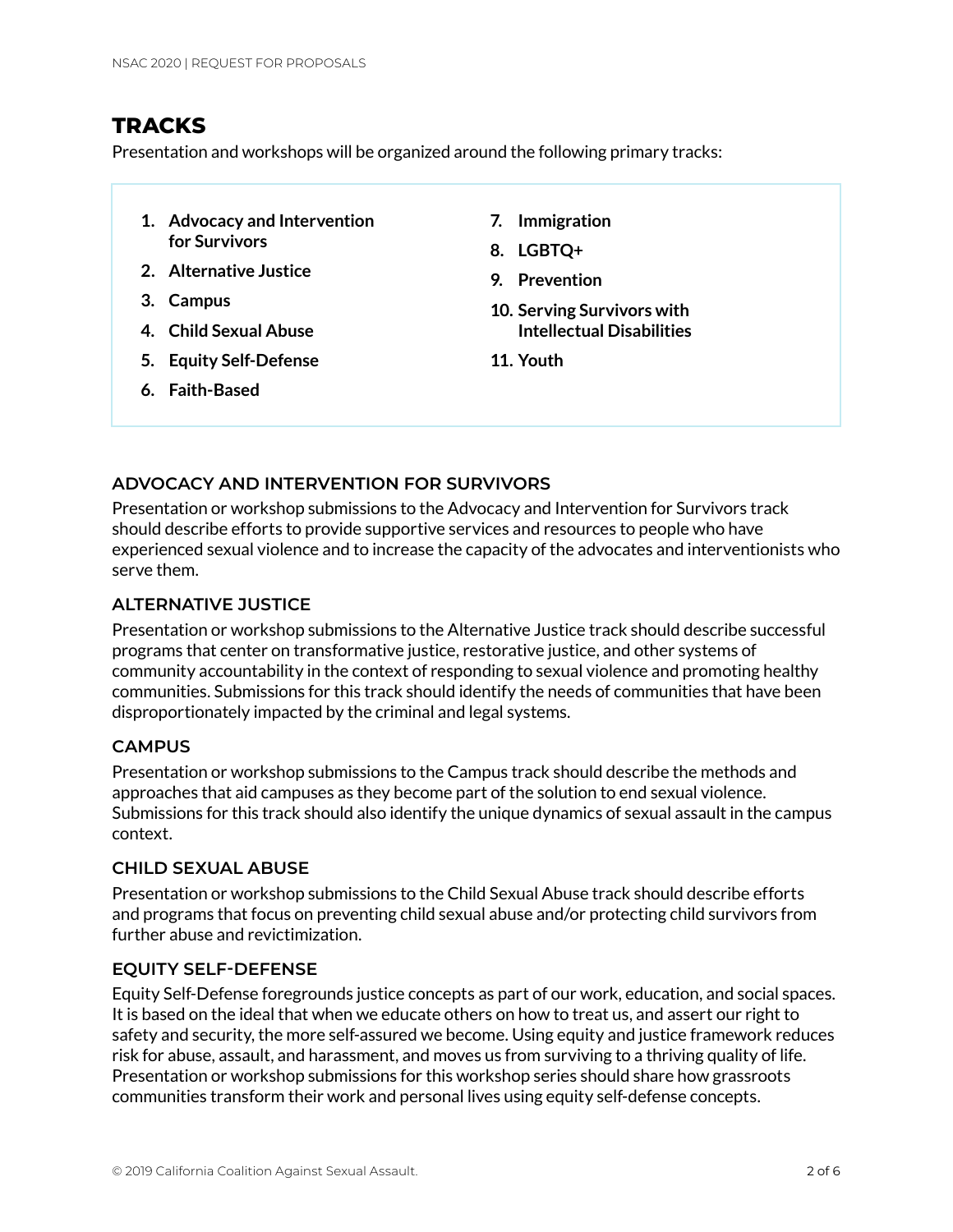# **FAITH-BASED**

Presentation or workshop submissions to the Faith-Based track should describe transformative practices centered on spirituality that promote healing for survivors and the prevention of sexual violence. Submissions should feature ways that faith-leaders and service organizations are challenging the status quo.

### **IMMIGRATION**

Presentation or workshop submissions to the Immigration track should describe transformative services that provide rapid response to immigration policy changes, feature community collaborations that shift immigration policy, and promote efforts to support survivors.

### **LGBTQ+**

Presentation or workshop submissions to the LGBTQ+ track should describe efforts to transform supportive services and resources that assert the dignity of LGBTQ+ survivors, honor their diverse experiences, and are informed by the different forms of oppression that impact the LGBTQ+ community.

### **PREVENTION**

Presentation or workshop submissions to the Prevention track should describe efforts to engage communities in the primary prevention of sexual assault. Submissions should feature evidencebased or evidence informed work that draws on the best available research or presents current research that can inform the sexual violence prevention practice field. Priority will be given to submissions that:

- 1. Contribute to understanding of comprehensive approaches with preventive interventions at multiple levels of the social ecological model
- 2. Emphasize community and societal level strategies
- 3. Inform the prevention program planning, implementation and evaluation efforts of state recipients from the Rape Prevention and Education program of the Centers for Disease Control and Prevention, their partners and/or the programs they support
- 4. Feature emerging topics relevant to the sexual violence prevention research and/or practice field
- 5. Include programs or topics related to underserved communities

### **SERVING SURVIVORS WITH INTELLECTUAL DISABILITIES**

Presentation or workshop submissions to the Serving Survivors with Intellectual Disabilities track should feature measures that enhance the capacity to serve survivors with intellectual disabilities and measure their effectiveness. Submissions should demonstrate practices that: remove barriers for survivors with intellectual disabilities, recognize the spectrum of people who are at elevated risk of harm, and center on people with intellectual disabilities in prevention efforts.

# **YOUTH**

Presentation or workshop submissions to the Youth track should illustrate and address the factors that increase the risk of sexual violence victimization for youth. Submissions should present barriers that keep youth from accessing trauma-based services, and share opportunities that put Youth in control of their growth and healing.

*All initial proposals must be submitted to one of the primary tracks above.*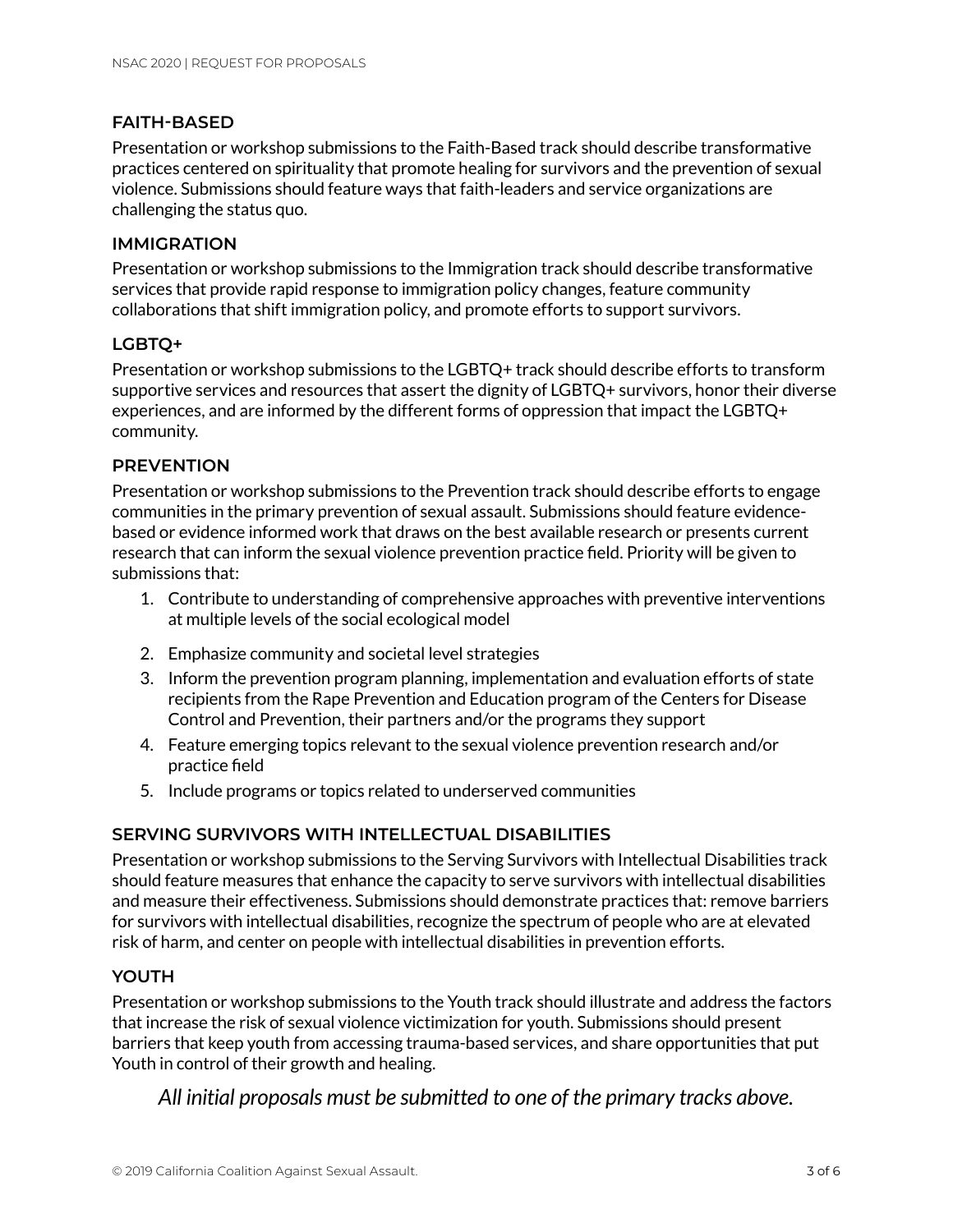# **CRITERIA**

### **PROPOSALS WILL BE CONSIDERED BASED ON THE FOLLOWING CRITERIA:**

- 1. Workshop proposal articulates clear, specific, and measurable learning objectives that are relevant to conference participants;
- 2. Workshop content has obtained credibility in the field to address and/or prevent sexual violence;
- 3. Workshop content reflects recent best available research, experiential, and/or contextual evidence on topics related to sexual assault;
- 4. Workshop content is informed by sociological, behavioral, social change, social justice, psychological and/or other theory;
- 5. The session builds participants' knowledge and/or skills or facilitates critical conversations to increase professional capacity and address and/or prevent sexual violence;
- 6. Content is aligned with the track description and relevant to the conference theme "Bold Moves: Equity Now";
- 7. The session is interactive and participatory and incorporates methods that support adult learners (small group work, team or problem-based activities, etc.).

# **ADDITIONAL CONSIDERATIONS**

The following are strongly encouraged:

- 1. Workshops that focus on working in culturally-specific communities;
- 2. Workshops that feature emerging topics relevant to sexual violence research and/or the practice field;
- 3. Workshops that include programs or topics related to underserved communities;
- 4. Workshops that contribute to the understanding of comprehensive approaches with preventive interventions at multiple levels of the social-ecological model;
- 5. Workshops that will be delivered entirely in Spanish.

### **PLEASE NOTE:**

*Workshops that have been presented at previous National Sexual Assault Conferences should include significant and new information, resources, and/or insights.*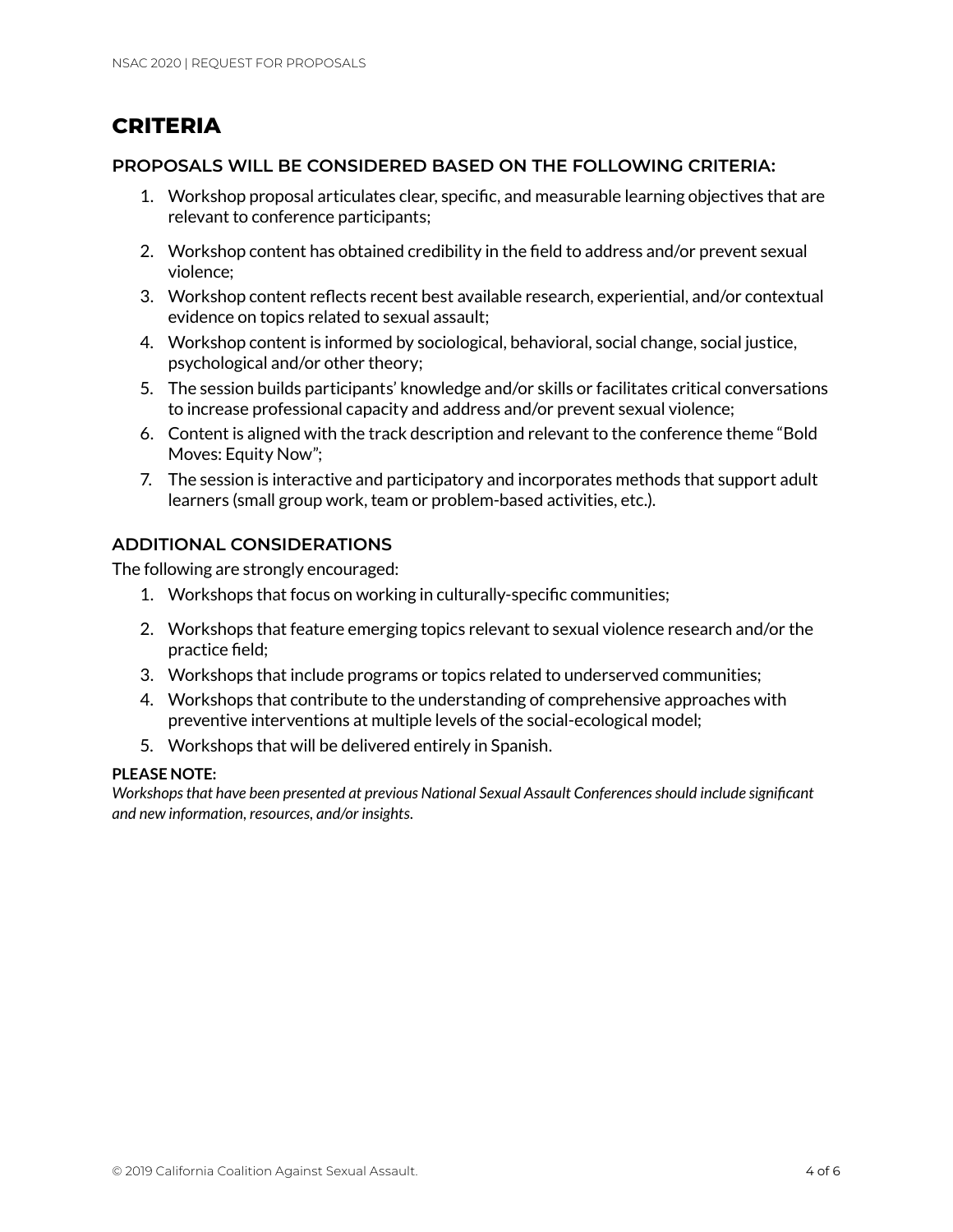# **CRITERIA** (cont.)

### **AUDIENCE**

The National Sexual Assault Conference attracts a wide variety of people and groups committed to addressing and preventing sexual assault including:

- Social Justice Activists
- Survivors
- Students
- Rape Crisis Centers
- State, Territorial, & Tribal Sexual Violence **Coalitions**
- Public Health
- Faith Communities
- Campus and Universities
- Sport and Athletics

#### **TOPICS**

Potential topics can include but are not limited to issues related to:

- Alternative Justice
- Bystander Intervention
- Campus/University
- Child Sexual Abuse
- Community Mobilization and Organizing
- Creative Expression
- Culturally-Specific Strategies
- Economic Justice
- Equity Self-Defense
- Evaluation
- Faith-Based
- Health Promotion (including healthy sexuality)
- Human Trafficking
- Immigration
- Intersectionality \*/ links to other issues oppressions
- LGBTQ+
- Media Development
- Norms Change
- Health Care
- Economic Justice
- Sex Offender Management
- Law Enforcement
- Prosecution
- Mental Health Professionals
- Military
- Funders
- Businesses
- Organizational Policies and Practices
- Promoting Gender Equality
- Restorative Justice
- Sex Offender Management
- Sexual Assault in Incarceration
- Sexual Assault in the Armed Services
- Sexual Assault in the Workplace
- Sexual Assault in Underserved **Communities**
- Sexual Assault of LGBTQ+ People
- Sexual Assault of Men or Boys
- Sexual Assault on Campuses or Universities
- Sexual Assault of People with Intellectual **Disabilities**
- Sexual Assault of Elders
- Social Justice
- Survivors with Intellectual Disabilities
- Transformative Justice
- Trauma-Informed Interventions

\*(Crenshaw, K. (1991). Mapping the margins: Intersectionality, identity politics, and violence against women of color. Stanford Law Review, 43(6), 1241-1299.)